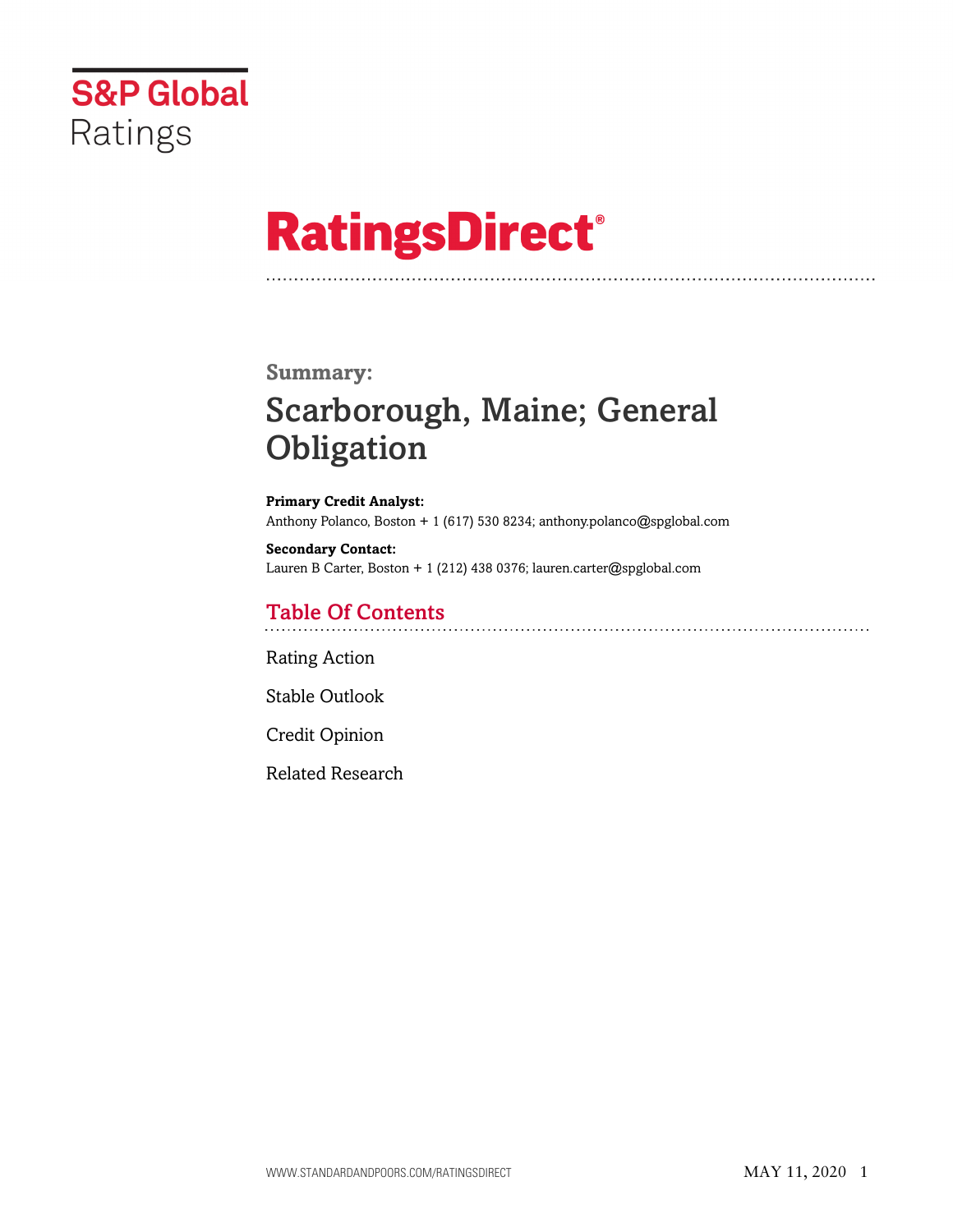# **Summary:** Scarborough, Maine; General Obligation

| Credit Profile       |            |            |
|----------------------|------------|------------|
| US\$7.48 mil 2020 GO |            |            |
| Long Term Rating     | AA+/Stable | <b>New</b> |
| Scarborough Twn GO   |            |            |
| Long Term Rating     | AA+/Stable | Affirmed   |

# <span id="page-1-0"></span>Rating Action

S&P Global Ratings assigned its 'AA+' rating to Scarborough, Maine's series 2020 general obligation (GO) bonds and affirmed its 'AA+' rating on the town's existing GO debt. The outlook on all ratings is stable.

The town's full-faith-and-credit pledge secures the bonds. Scarborough can levy ad valorem property taxes for bond repayment, subject to limitations of the state's LD-1 legislation. We rate the limited-tax GO debt on par with our view of Scarborough's general creditworthiness, since the ad valorem tax is not derived from a measurably narrower tax base and there are no limitations on the fungibility of resources, which supports our view of the town's overall ability and willingness to pay debt service.

Officials intend to use series 2020 bond proceeds for various capital improvement projects.

# Credit overview

The rating reflects our opinion of the town's historically balanced operations, which have led to the continued maintenance of its strong reserve position. Although the full impact of the COVID-19 pandemic remains to be seen, we believe the town's reserve positon, conservative budgeting practices, low retirement costs, and strong management conditions should provide it with cushion to absorb any unanticipated declines in revenues or unexpected stagnation in its economy as a result of recessionary pressures or events related to COVID-19. Therefore, the stable outlook reflects our view that the town's economy should remain stable, including its retirement costs and liabilities, and our expectation that management will continue to make the budgetary adjustments necessary to maintain balanced operations, with no current plans to draw down on its fund balance.

The rating reflects our opinion of Scarborough's:

- Very strong economy, with access to a broad and diverse metropolitan statistical area (MSA);
- Strong management, with good financial policies and practices under our Financial Management Assessment (FMA) methodology;
- Adequate budgetary performance, with balanced operating results in the general fund and at the total governmental fund level in fiscal 2019;
- Strong budgetary flexibility, with an available fund balance in fiscal 2019 of 11.7% of operating expenditures;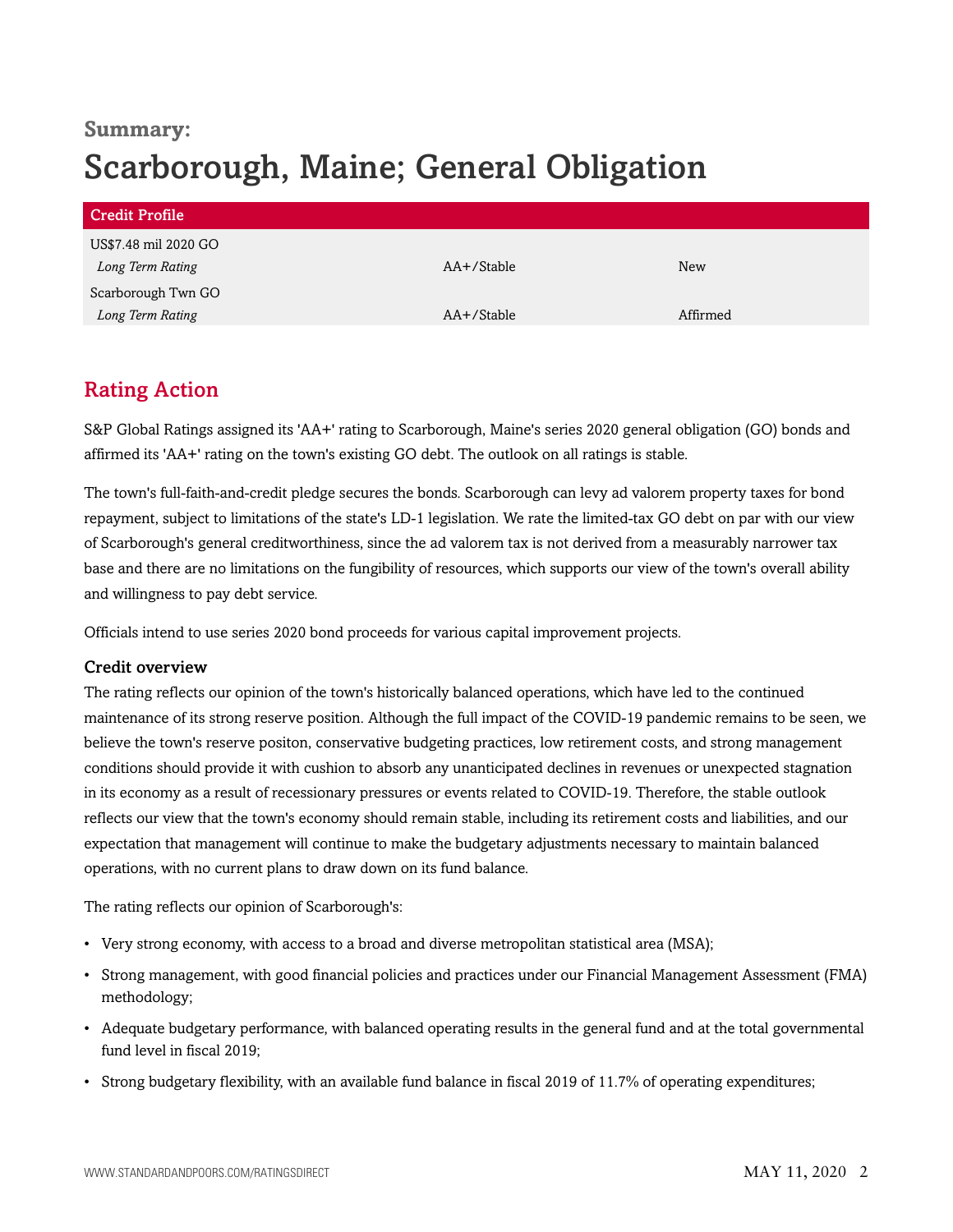- Very strong liquidity, with total government available cash at 20.8% of total governmental fund expenditures and 3.7x governmental debt service, and access to external liquidity we consider strong;
- Strong debt and contingent liability profile, with debt service carrying charges at 5.6% of expenditures and net direct debt that is 111.5% of total governmental fund revenue, as well as low overall net debt at less than 3% of market value; and
- Strong institutional framework score.

# <span id="page-2-0"></span>Stable Outlook

#### Downside scenario

If financial performance deteriorates, leading to a continuous reduction of reserves and weakening of budgetary flexibility, or if the debt profile weakens, we could lower the rating.

# Upside scenario

Although unlikely, if the town increases reserves to levels comparable with those of higher-rated peers, consistently with strong budgetary performance while sustaining a strong debt and contingent liability profile, coupled with a very strong economy, we could raise the rating.

# <span id="page-2-1"></span>Credit Opinion

#### Very strong economy

We consider Scarborough's economy very strong. The town, with an estimated population of 20,352, is located in Cumberland County in the Portland-South Portland, ME MSA, which we consider to be broad and diverse. The town has a projected per capita effective buying income of 147% of the national level and per capita market value of \$230,762. Overall, the town's market value grew by 17.1% over the past year, to \$4.7 billion in 2020. The county unemployment rate was 2.7% in 2018.

The town enjoys direct access to Maine's major arteries (Interstate 95 and I-295 and U.S. Route 1), connecting it to larger employment centers throughout Cumberland County. In addition to access to major markets in the region, Scarborough has a sizable employment base that includes small commercial and industrial businesses. There is no taxpayer concentration, with the 10 leading taxpayers accounting for 7.2% of assessed value (AV). The town has recently completed a full revaluation which increased its AV in fiscal 2020 by 17% over the previous year to \$4.7 billion. Officials report that Maine Life Care, the town's largest taxpayer at about 1.7% of total AV, is currently appealing its AV. Officials estimate the town's exposure, on a worst-case scenario, at about \$350,000 in total for fiscal years 2019 and 2020 combined. The town is disputing this appeal and expects its case to go before the Maine Supreme Judicial Court in the near future.

While we expect the town's economy will likely remain relatively stable, we believe its economic metrics could potentially weaken during the next few years as a result of regional and national economic trends and recessionary pressures related to COVID-19. (For more information, please see "An Already Historic U.S. Downturn Now Looks Even Worse," published April 16, 2020). Officials indicate that although the town experiences an uptick in economic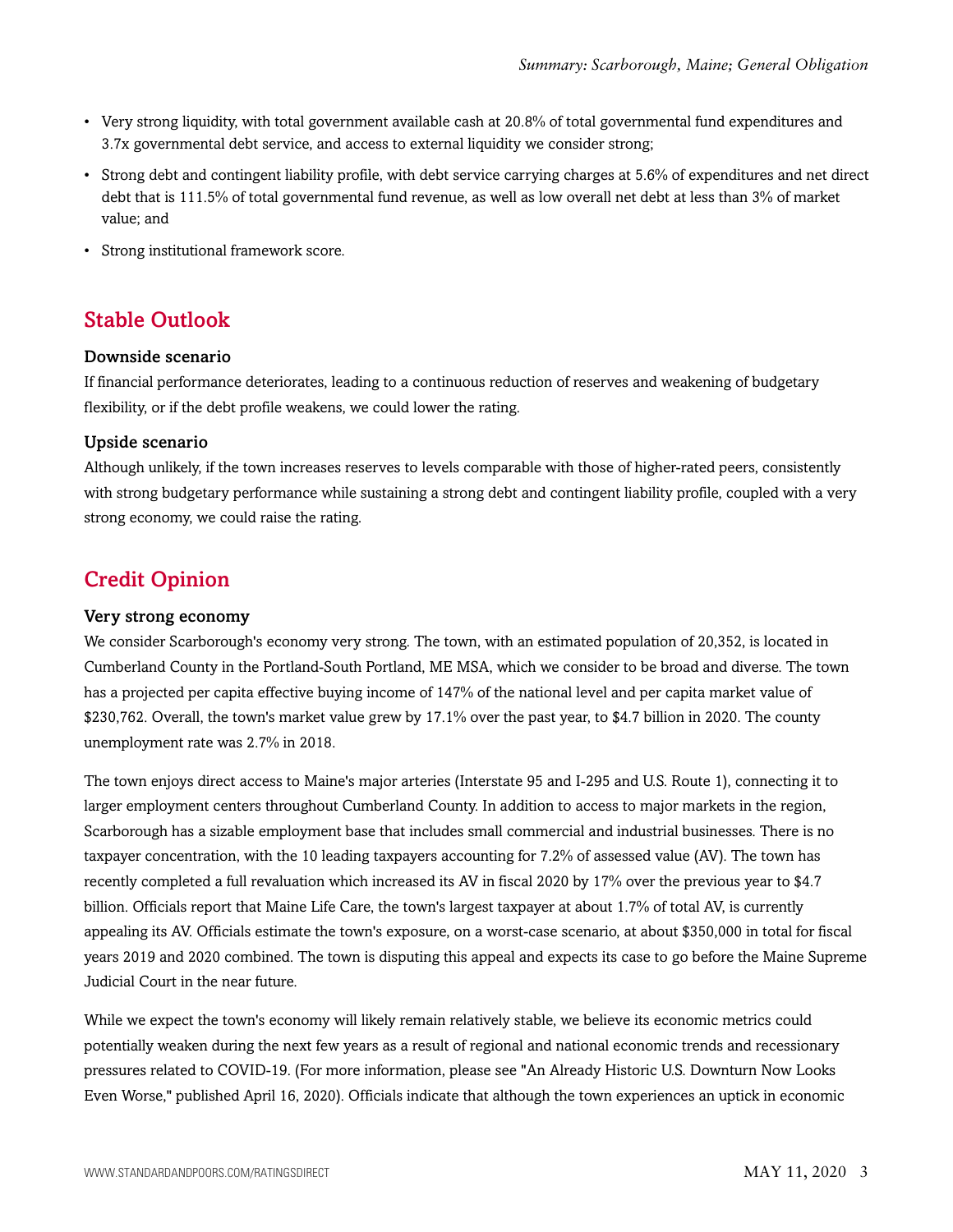activity during the summer months from visitors and tourists, they do not expect a significant impact on its commercial sector, given that the town's tourism-related businesses are limited in number. Additionally, many of the town's smaller businesses, such as restaurants, have remained opened, albeit operating on a limited basis.

Scarborough's leading employers include Hannaford Bros.' corporate headquarters, a U.S. Postal Service distribution center, and Maine Health. According to management, there are various developments underway across the town, including a new mixed-use development that will include an office building at a former horse racetrack property, a new facility being built by Maine Medical Center, ongoing expansion at Maine Life Care (a retirement community), and new car dealerships, as well as six new commercial units. Officials also indicate a 288-unit apartment complex along Haigis Parkway is nearly complete, with the last phase of the project expected to generate about \$15 million in additional value when done.

#### Strong management

We view the town's management as strong, with good financial policies and practices under our FMA methodology, indicating financial practices exist in most areas, but that governance officials might not formalize or monitor all of them on a regular basis.

Highlights include management's strong focus on financial and capital planning, evidenced by Scarborough's five-year capital improvement plan (CIP), which sets parameters and outlines debt and non-debt financing for all capital projects. The town adheres to its formal investment policy, with annual reporting of investments to the town council. Finance officials present monthly variance reports to the town manager and quarterly reports to council. Management budgets conservatively, coupled with at least a four-year historical trend analysis.

Scarborough manages reserves in accordance with its stated policy. Management also maintains, and follows, a formal debt management policy. The formal reserve policy targets an unassigned fund balance at 10.0% of the budget but not less than 8.3%, which the town has adhered to over the past two years.

The town has cyber-security protections in place and maintains various backups of its networks and systems. The town also maintains cyber-security insurance.

#### Adequate budgetary performance

Scarborough's budgetary performance is adequate, in our opinion. The town had balanced operating results of 0.1% of expenditures in the general fund and of negative 0.3% across all governmental funds in fiscal 2019. Although the town's budgetary performance has been stable in the past few years, our assessment considers our view that the town's future budgetary results over the next two years could differentiate from previous years because of recessionary pressures and economic and financial uncertainty related to COVID-19.

We adjusted fiscal 2019 performance for recurring transfers and nonrecurring revenue and expenditures under the general fund and total governmental fund.

For fiscal 2020, officials indicate it has not experienced any major disruptions to its revenues or expenditures so far. The town has collected about 98% of property taxes so far this fiscal year and excise taxes are on target with historical averages, with a majority already collected. The town expects to receive the remainder of its excise taxes by the end of the year. On the expense side, officials indicate budget-to-actuals are tracking favorably as it has reduced employees'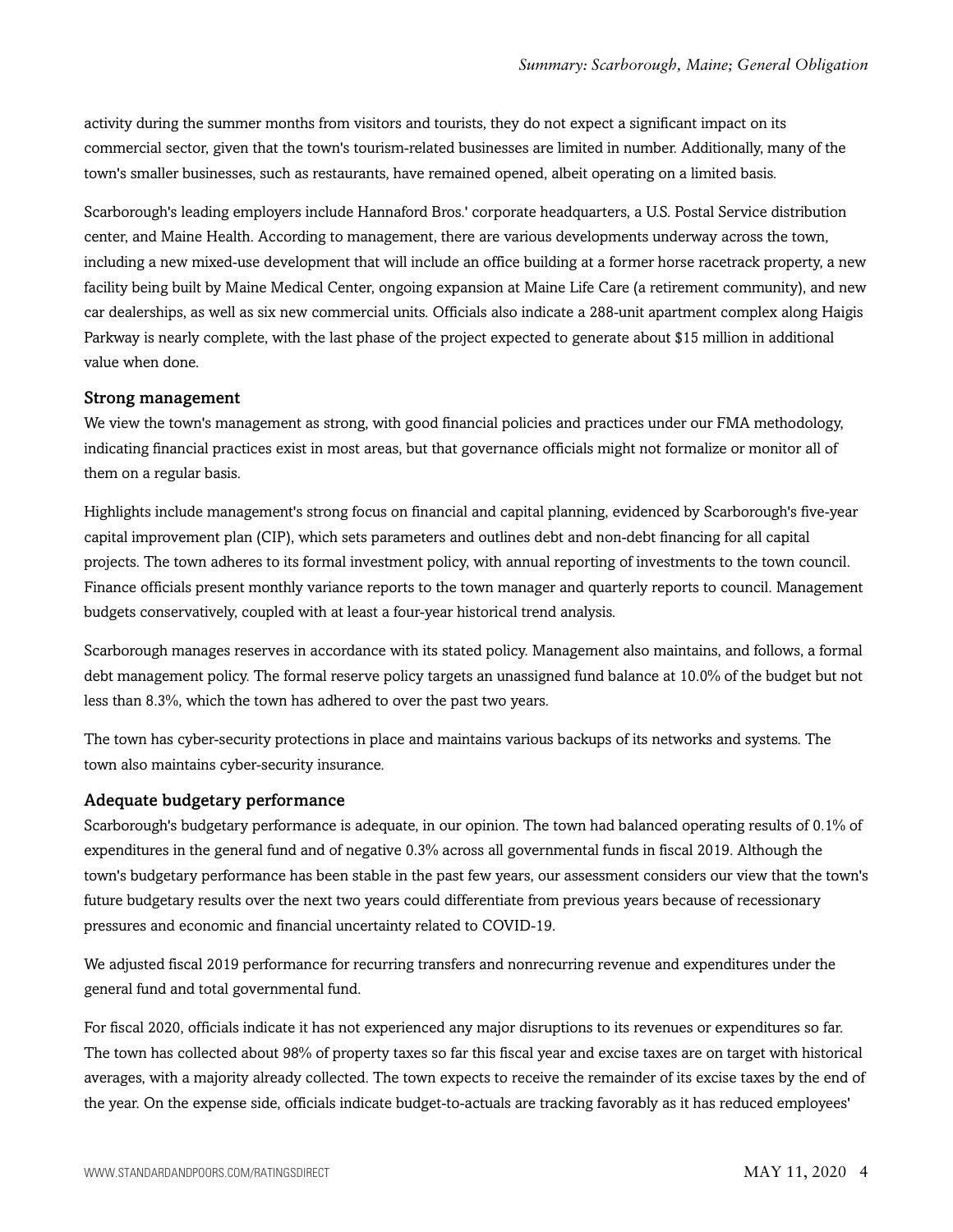schedules and furloughed some part-time staff as a result of COVID-19. The town expects this will result in cost savings for fiscal 2020. As a result, the town currently expects to end the year with balanced operations. Property taxes account for 81% of general fund revenue, followed by intergovernmental revenue at 11%. The fiscal 2019 surplus was primarily the result of conservative budgeting, which led to savings in expenses, including education, and overall higher-than-budgeted revenues.

The town has not yet adopted its fiscal 2021 budget, but is reviewing its revenue and expenditure assumptions, given the events related to COVID-19. According to management, the town is currently planning for a reduction in state aid for education and decreases in revenue sharing for fiscal 2021. Management is budgeting for a 20% decrease in revenue sharing, compared with the latest projections provided by the state, as a conservative measure. The town is also exploring a potential 0% increase in taxes, or a very minimal one, for next year.

Therefore, although we think the town should maintain stable finances during the next two fiscal years, we imagine the unprecedented widespread effects of COVID-19 will have an effect on state revenue and many local economies, including Scarborough's, and could potentially result in weaker budgetary performance for fiscal 2021 and beyond. If management were to maintain balanced financial results during the next two fiscal years, or until we think the threat of stagnating or decreasing revenue as a result of negative economic shocks has subsided, we could revise our view of the town's budgetary performance to strong.

# Strong budgetary flexibility

Scarborough's budgetary flexibility is strong, in our view, with an available fund balance in fiscal 2019 of 11.7% of operating expenditures, or \$10.7 million.

The town has consistently maintained what we consider strong budgetary flexibility over the past three fiscal years. Management expects to end fiscal 2020 with balanced operations and has no plans to draw down on reserves in the short term. While the full economic and financial impact of COVID-19 remains unknown at this time, based on management's expectation that the town will maintain at least balanced operations for fiscal 2020 and not draw down on reserves in fiscal 2021, we currently expect its budgetary flexibility to remain very strong. The town also a formal reserve policy that targets maintaining unassigned fund balance at 10.0% of the budget but no less than 8.3%, to which it currently adheres.

Scarborough also has an interfund loan receivable of about \$2.5 million in the general fund due from the Haigis Parkway assessment fund. The town holds a restricted fund balance of \$2.9 million to cover current shortfalls in receivables from the assessment fund. Officials indicate the general fund has not experienced any shortfalls in payments, and they expect to repay the remaining balance over time.

# Very strong liquidity

In our opinion, Scarborough's liquidity is very strong, with total government available cash at 20.8% of total governmental fund expenditures and 3.7x governmental debt service in 2019. In our view, the town has strong access to external liquidity, if necessary.

Scarborough has issued GO bonds every year for the past 20 years, supporting its strong access to external liquidity. The town does not currently have investments that we consider permissive or aggressive, because its investments are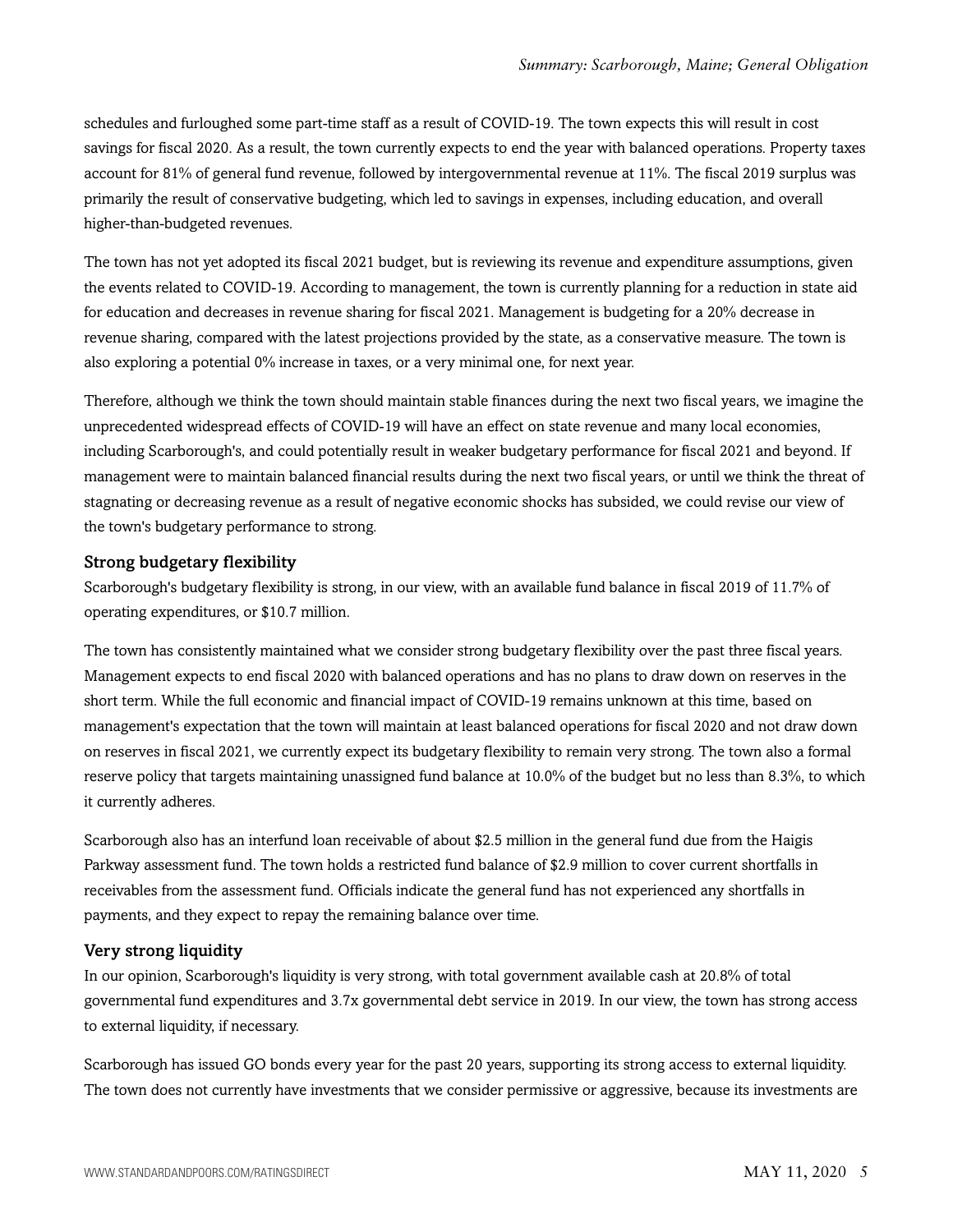mainly in governmental funds, including money market funds with maturities of less than one year. Additionally, it does not have any contingent liquidity risks from financial instruments with payment provisions that change upon the occurrence of certain events. The town also does not expect any liquidity issues or the need to issue cash flow notes over the next few months. Therefore, we expect liquidity to remain stable.

#### Strong debt and contingent liability profile

In our view, Scarborough's debt and contingent liability profile is strong. Total governmental fund debt service is 5.6% of total governmental fund expenditures and net direct debt is 111.5% of total governmental fund revenue. Overall net debt is low at 2.6% of market value, which is in our view a positive credit factor.

With this issuance, Scarborough will have about \$110 million of total direct debt outstanding. The town currently does not plan to issue any additional debt over the next two years.

#### Pension and other postemployment benefits

- We do not view pension costs as a long-term credit concern because of the town's high funding, manageable liabilities, and overall low costs.
- We expect contribution increases will likely remain affordable because of the town's revenue strength, strong reserves, and conservative budgeting.

As of June 30, 2019, Scarborough participates in:

- Maine Public Employees' Retirement System's (MPERS) consolidated plan for local participating districts, which is 91.1% funded with a proportionate share of the town's net pension liability of \$4.5 million, assuming a 6.75% discount rate as of fiscal 2019;
- MPERS' state employees' and teachers' plan, which is 83% funded with a proportionate share of the town's net pension liability of \$495,178, assuming a 6.75% discount rate as of fiscal 2019;
- International City Manager's Assn. (ICMA) money-purchase plan, a defined-contribution plan; and
- Scarborough also provides other postemployment benefits as an implicit rate subsidy to retirees.

Scarborough's pension contributions totaled 2.1% of total governmental fund expenditures in 2019. The town continues to fund 100% of its actuarially determined contribution. In addition, fiscal 2019 contributions exceeded static and minimum funding progress. In general, we expect plan contributions to meet or exceed our view of minimum funding progress, in part because of the plan's closed, 11-year amortization that should result in timely funding progress. However, we believe the plans 'static mortality projections and level percent amortization could lead to some contribution volatility. Nonetheless, we expect costs to remain manageable for the town.

# Strong institutional framework

<span id="page-5-0"></span>The institutional framework score for Maine municipalities is strong.

# Related Research

• S&P Public Finance Local GO Criteria: How We Adjust Data For Analytic Consistency, Sept. 12, 2013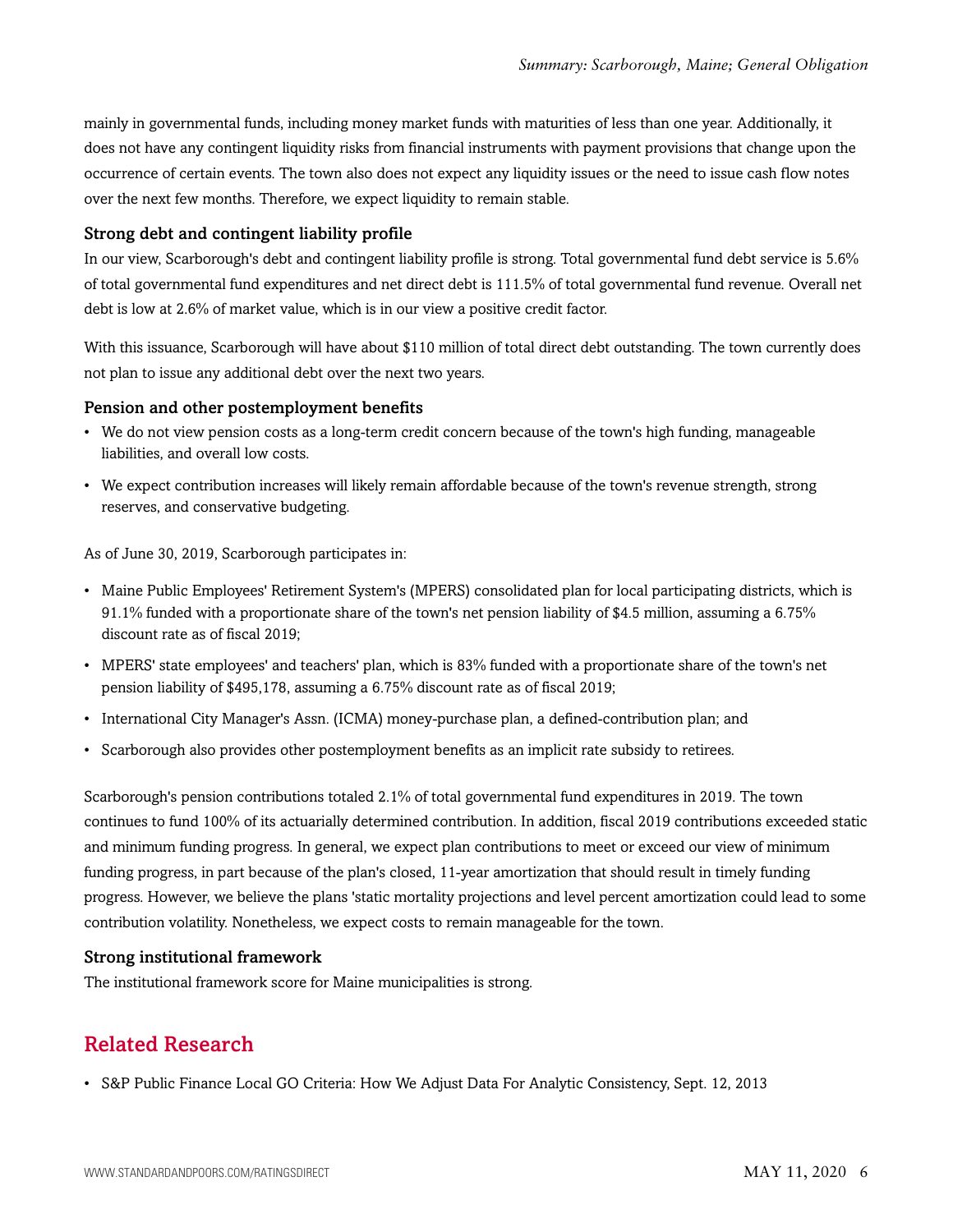• Criteria Guidance: Assessing U.S. Public Finance Pension And Other Postemployment Obligations For GO Debt, Local Government GO Ratings, And State Ratings, Oct. 7, 2019

Certain terms used in this report, particularly certain adjectives used to express our view on rating relevant factors, have specific meanings ascribed to them in our criteria, and should therefore be read in conjunction with such criteria. Please see Ratings Criteria at www.standardandpoors.com for further information. Complete ratings information is available to subscribers of RatingsDirect at www.capitaliq.com. All ratings affected by this rating action can be found on S&P Global Ratings' public website at www.standardandpoors.com. Use the Ratings search box located in the left column.